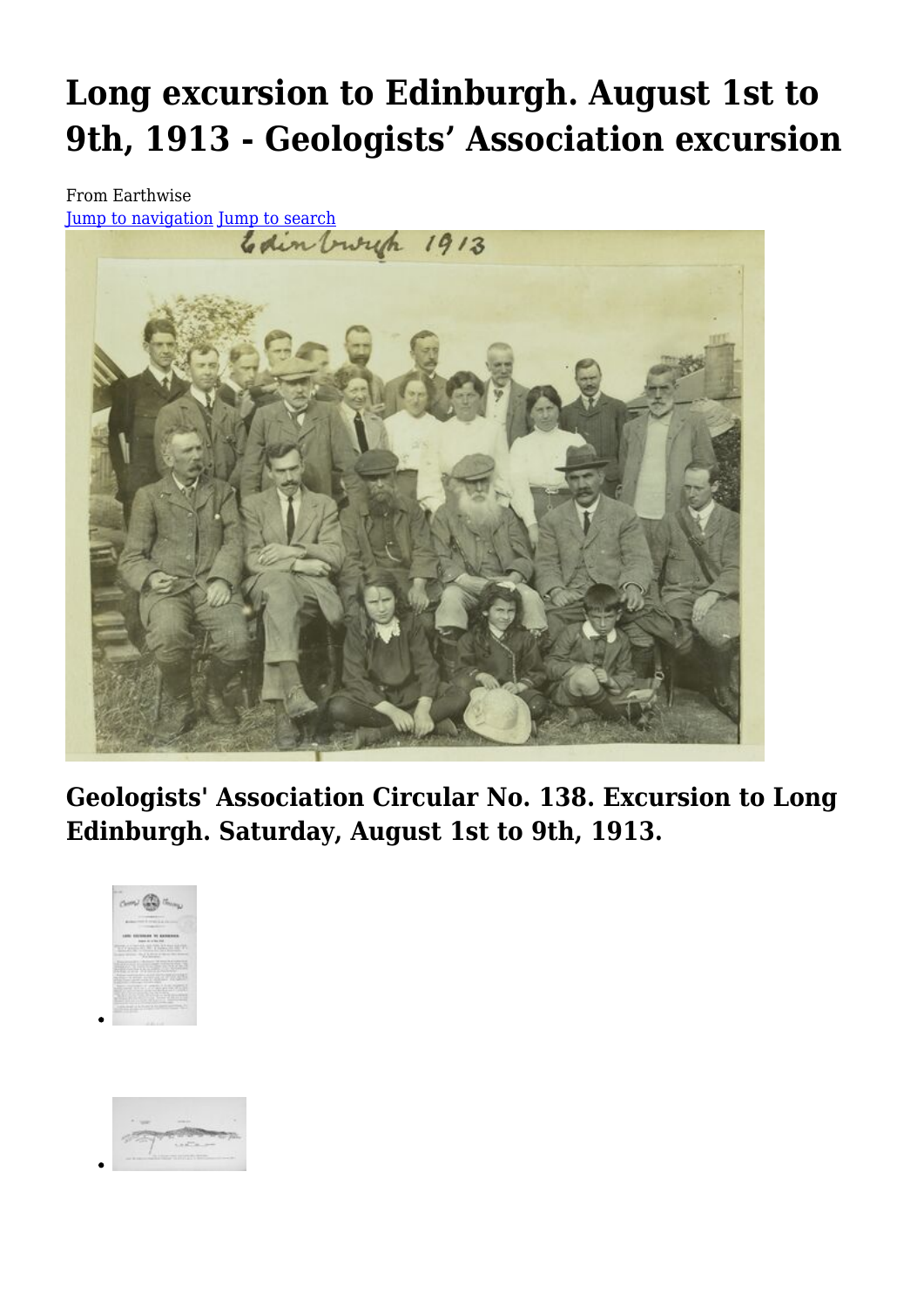

# **Announcement of the Long excursion to Edinburgh. August 1st to 9th, 1913 (Transcription from Circular, 138, Session 1912–1913. p.1-5)**

August 1st to 9th, 1913. DIRECTORS :—J. S. FLETT, D.Sc., LL.D., F.R.S.; B. N. PEACH, LL.D., F.R.S.; W. F. P. McLintock, M.A., B.Sc.; R. CAMPBELL, M.A., D.Sc.; W. T. GORDON, MA., D.Sc.; C. T. CLOUGH, M.A.; and A. MACCONOCHIE.

EXCURSION SECRETARY: Miss G. M. BAUER, 16, Selborne Road, Handsworth Wood, Birmingham.

HOTEL ARRANGEMENTS:—Headquarters: The Adelphi Hotel, Cockburn Street. Terms, 7s. 6d. per day, for bed, attendance, breakfast, sandwiches, and dinner. Other hotels close by are: The Cathedral Hotel, Cockburn Street, 6s. 6d. per day; The Palace Hotel, Princes Street, 8s. per day, sandwiches 1s. extra; The Carlton Hotel, North Bridge, 10s. per day. All the hotels are near Waverley Station.

Members should write direct to the hotel selected to engage rooms, stating that they belong to the Geologists' Association party, and also inform Miss Bauer, enclosing stamped addressed envelope for acknowledgment. Early application is strongly advised, as Edinburgh is very full in August.

RAILWAY ARRANGEMENTS:—In consequence of the new arrangements for obtaining individual tickets (see p. 7), no special party tickets will be taken. Members can obtain the necessary vouchers from Miss Bauer, and it is advisable to present them at the local booking office a few days in advance.

The official train from London will be the 9.30 a.m. from St. Pancras (Midland), due Edinburgh (Waverley Station) 6.10 p.m. Luncheon and Tea cars on train. The special return fare from London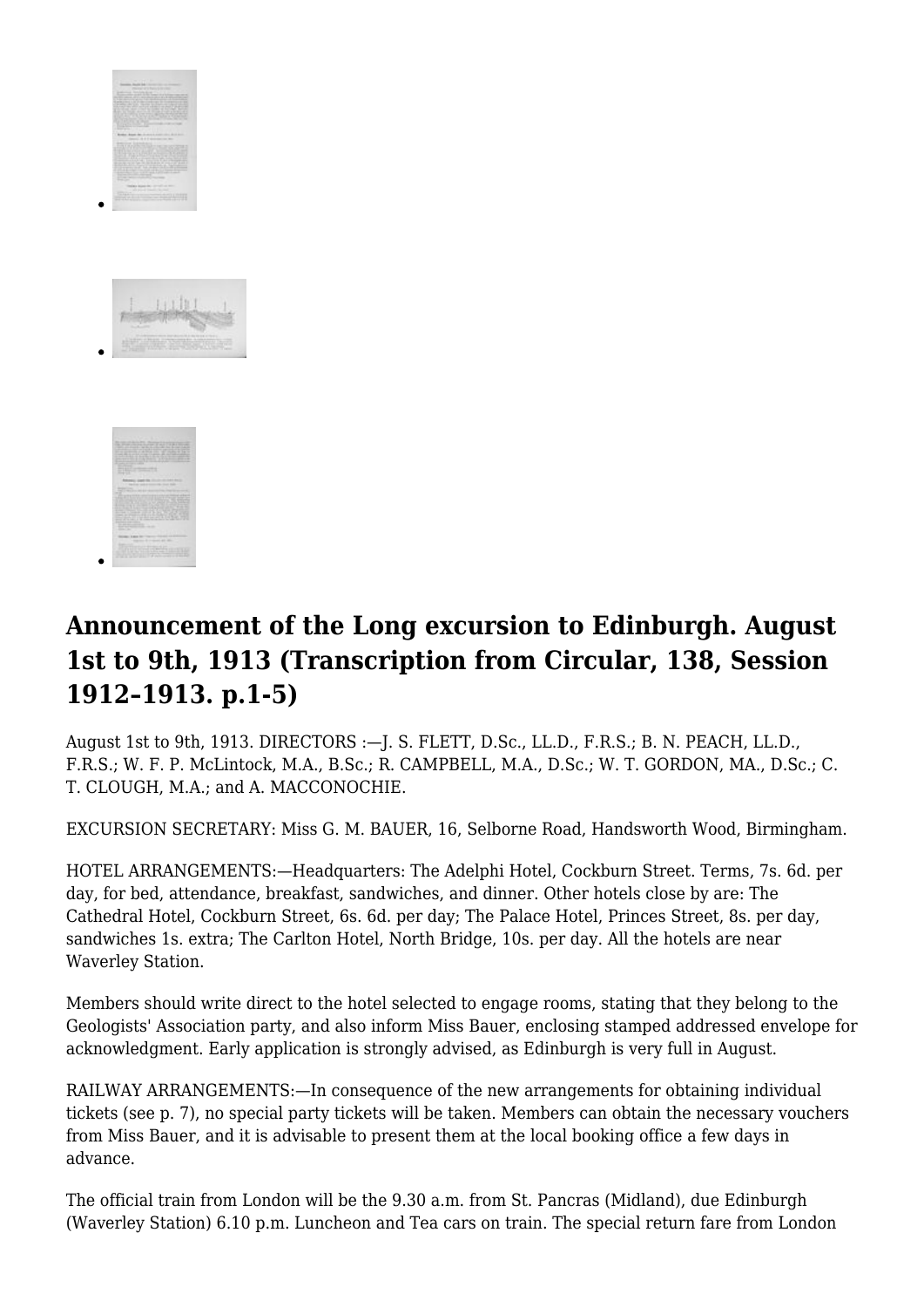will be £2 3s. 7d. All the lines issue long-period excursion tickets by trains leaving London on Friday nights.

A special pamphlet for this Excursion has been prepared by the Directors. It is now in the press, and copies can be ordered of the Excursion Secretary. Price to members, 1s, 2d., post free.

[FIG. 1.—SECTION ACROSS THE CALTON HILL, EDINBURGH.](http://earthwise.bgs.ac.uk/images/e/e6/GA_Image_0116.jpg) (From "The Geology of the Neighbourhood of Edinburgh." Mem. Geol. Surv., 1910. p.73 Reproduced by permission of H.M. Stationery Office.)

#### **Saturday, August 2nd.—ARTHUR'S SEAT AND PORTOBELLO.**

DIRECTOR: B. N. PEACH, LL.D., F.R.S.

Breakfast 8 a.m. Leave hotel 9.30 a.m.

The party will first examine the fine intrusive sill of Salisbury Craigs and note the contact alteration which it has produced, both in the rocks below and those above it. It lies almost at the junction of the Old Red Sandstone and the Carboniferous. Proceeding thence to the Dry Dam we shall inspect the interbedded lavas and ashes of the Whinny Hill Series. Thereafter the outlines of the composite neck which forms Arthur's Seat will be traced, and ascending to the summit of the hill we shall see the intrusive column of basalt that produces the Lion's Head. The Lion's Haunch, and Dunsapie, which are also intrusions of basalt in the neck, will be visited, and the magnificent section of coarse agglomerate that forms the cliff above the Queen's Drive. In this ash there are flows or injections of " brecciated basalt." After inspecting Sampson's Ribs we shall proceed to Portobello, where the raised beaches of the Forth are well displayed.

Tea if desired at Portobello. Tram from Portobello or Leith as arranged. Walking distance six or seven miles.

Dinner 7 p.m.

#### **Monday, August 4th.—EDINBURGH, CALTON HILL, BRAID HILLS.**

DIRECTOR W. F. P. MCLINTOCK, MA., B.Sc.

Breakfast 8 a.m. Leave hotel 9.30 a.m.

In order to see the models of the geology of Arthur's Seat, and of Edinburgh, we shall proceed to the Royal Scottish Museum in Chambers Street, where also the Geological Survey's collections are exhibited. Then proceeding by the Grassmarket we shall inspect the base of the Castle Rock and the junction with the sandstones on the north side. The glacial hollow of Princes Street Gardens will next be traversed, and thereafter we shall go to the Calton Hill to inspect the fine sections of Lower Carboniferous lavas and ash beds. Tram will then be taken to Morningside, where, after passing over the Upper Old Red Sandstone, we arrive at the lava-flow of Blackford Hill, which is of Lower Old Red Sandstone age. Very fine glacial striae, are to be observed on this hill. Next ascending to the Braid Hills by the footpath, we shall see the trachyte of that locality, and pass on to Comiston Sand-pit to visit a very extraordinary erratic of andesite resting on glacial sands and gravels.

Tram from Calton Hill to Morningside.

Tram from Comiston to Princes Street in the evening.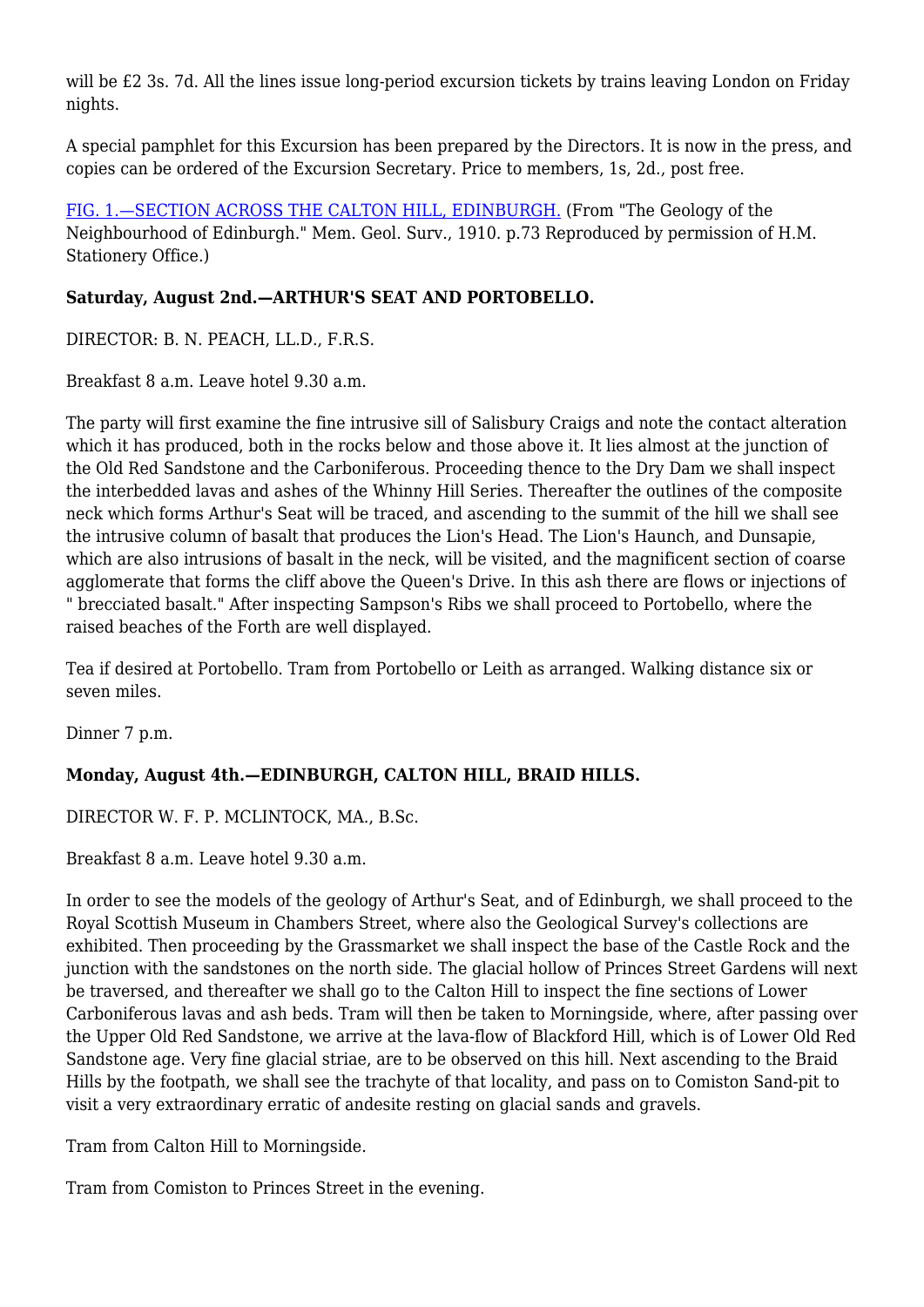Dinner 7 p.m.

#### **Tuesday, August 5th.—THE PENTLAND HILLS.**

DIRECTOR: R. CAMPBELL, M.A., D.Sc.

Breakfast 8 a.m.

Train to Balerno (6d.), leaving Princes Street Station about 9.26 a.m. From Balerno, we shall walk over the Lower Carboniferous rocks to Bavelaw, and after crossing the Upper Old Red Sandstone for a space we shall see the Wenlock rocks that are the oldest series in the Pentland Hills.

#### [FIG. 2.—DIAGRAMMATIC SECTION ACROSS PENTLAND HILLS FROM BALERNO TO PENICUIK.](http://earthwise.bgs.ac.uk/images/e/e6/GA_Image_0116.jpg)

After passing the unconformable junction of the Upper Old Red on this group we encounter the margin of the Black Hill laccolite of felsite; and traversing a splendid dry valley, which bears the marks of glacial stream erosion, we come to the waterfall at which the conglomerates of the Lower Old Red rest unconformably on the Silurian rocks. Next ascending the slopes of Carnethy Hill we cross the outcrops of andesites, tuffs, and rhyolites belonging to the Lower Old Red, and descending on the east side we find more andesites with basalts, some of which are coarsely porphyritic. In the low ground at the foot of the hill we cross the great Pentland fault and enter the syncline of Carboniferous rocks that makes the Lothian coalfield.

Tea at Penicuik.

Return by train from Glencorse or Penicuik.

Fare to Balerno, 6d.; from Penicuik 1s, 1d.

Dinner 7 p.m.

#### **Wednesday, August 6th.—DALMENY AND FORTH BRIDGE.**

DIRECTOR: JOHN S. FLETT, D.Sc., LL.D., F.R.S.

Breakfast 8 a.m.

Train to Barnton or Davidson's Mains from Princes Street Station at 9.2 a.m.; fare 3d.

After crossing the River Almond by ferry we enter Lord Rosebery's policies of Dalmeny Park and examine first the quartz diabase sill of The Snab, intrusive into the Lower Carboniferous sandstones of the Oil-shales group. Then walking along the shore, where the raised beaches are well developed, and passing Dalmeny and Barnbougle Castle, we reach Hound Point, where there are excellent sections showing an intrusive sill of quartz diabase breaking through sandstones. We next follow the path to Whitehouse Point, where a great sill of teschenite, showing many variations, forms a considerable stretch of the shore. Next come the Queensferry Cements, the Pumpherston Shales and the Pumpherston Shell-bed; the Burdie-house Limestone and Camps Shale (just below the Forth Bridge). Thereafter sections will be visited on the railway showing some of the higher beds of the Oil-shale Group of the Lothians.

Tea probably at Queensferry.

Return from Dalmeny Station; fare 10d.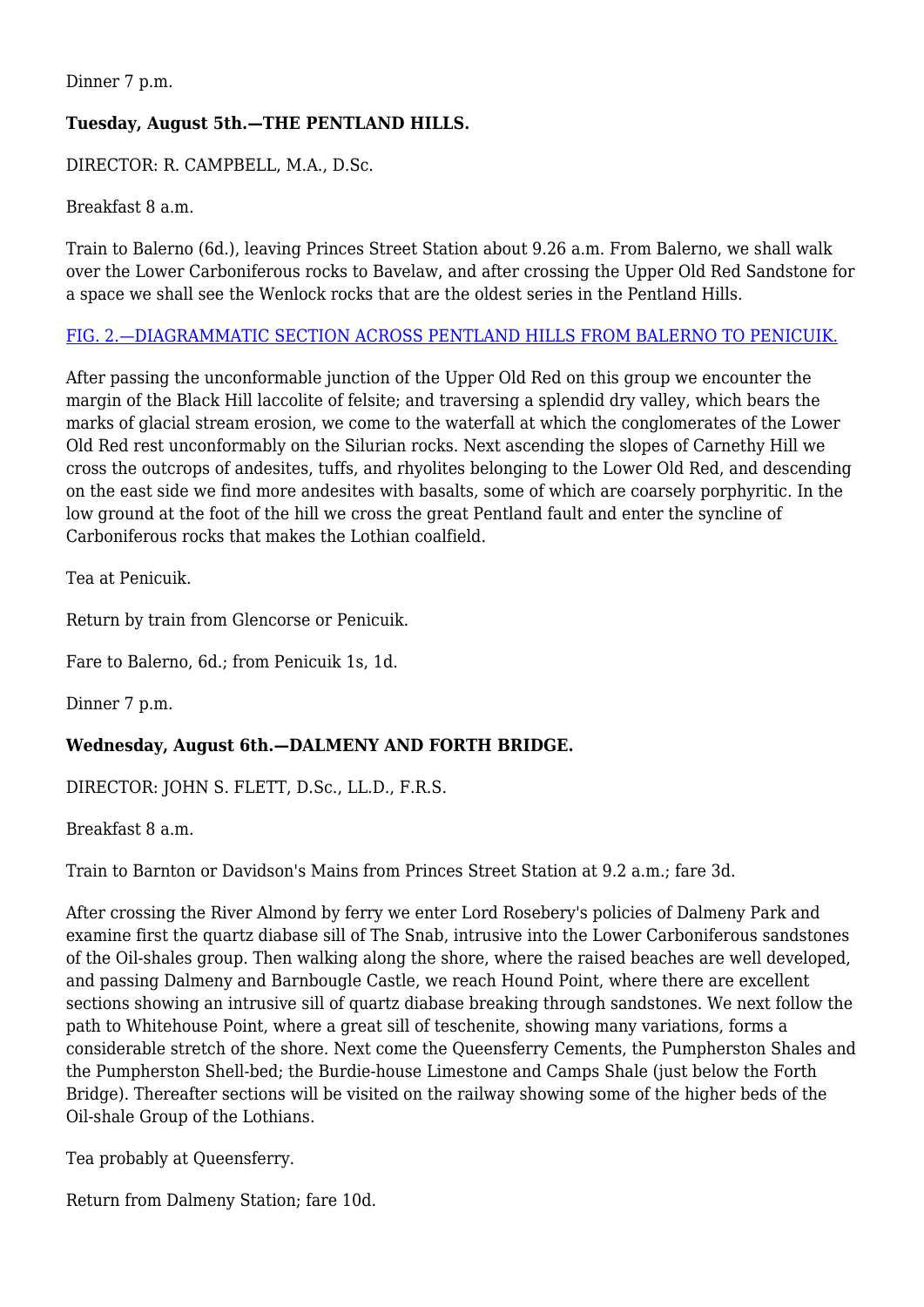Dinner 7 p.m.

#### **Thursday, August 7th.—KIRKCALDY, KINGHORN AND BURNTISLAND.**

DIRECTOR: T. GORDON, MA., D.Sc.

Breakfast 8 a.m.

Train from Waverley Station to Kirkcaldy at 9.30 a.m.

From the Station we shall proceed to the Bleach Works at the south end of the town, where we first meet with some intrusive sheets of dolerite, then the Hosie Limestones of the lower group of limestones in the Carboniferous Limestone Series, and then the uppermost members of the volcanic succession of the Burntisland volcano. From this point east to Kinghorn there is a continuous descending section of the lavas and ashes of that volcano alternating with shales and sandstones, and three beds of limestone, including the representative of the Hurlet Limestone in this part of Scotland. At Kinghorn there are sandstones and shales, followed again by lavas and ashes as for as Pettycur. Above the railway at that point is the magnificent section of bedded volcanic rocks known as King Alexander's Cliff. Passing this we see the white trap of Dodhead and reach the volcanic neck of the Binn of Burntisland. Thereafter we shall visit the Burdiehouse Limestone, and after crossing several intrusive sills of dolerite, return to Burntisland.

Tea at Burntisland.

Train from Burntisland 5.25 p.m.; arrive Waverley, 6.30 p.m. Return fare, 2s

Dinner, 7 p.m.

#### **Friday, August 8th.—SICCAR POINT AND COCKBURNSPATH.**

DIRECTOR : C. T. CLOUGH, M.A.

Breakfast 8 a.m.

Leave Edinburgh (Waverley) at 9.15 a.m. for Dunbar. Special return fare 3s. 3d. Drive from Dunbar to Old Cambus, fare about 2s. 6d.

At Siccar Point we shall see the unconformability of the Old Red Sandstone on the Silurian rocks which awakened the curiosity and enthusiasm of Hutton. Thence coming eastwards along the shore we see the sandstones and cornstones of the overlying formation. At Cove the section passes up into the Cementstone Group of the Lower Carboniferous. After crossing a fault we reach a set of coals which probably correspond to the Scremerston Coals of the North of England. Marine limestones follow at Cove Harbour. Thence we shall probably drive back part of the way and visit the Carboniferous Limestone of the longcraig group about Thorntonloch, where a very complete section is exposed.

Train from Dunbar 6.38 p.m. ; arrive Waverley, 7.50 p.m.

Walking distance 8 miles.

Dinner 8.15 p.m.

**Saturday, August 9th.—BILST0N BURN AND HAWTHORNDEN.**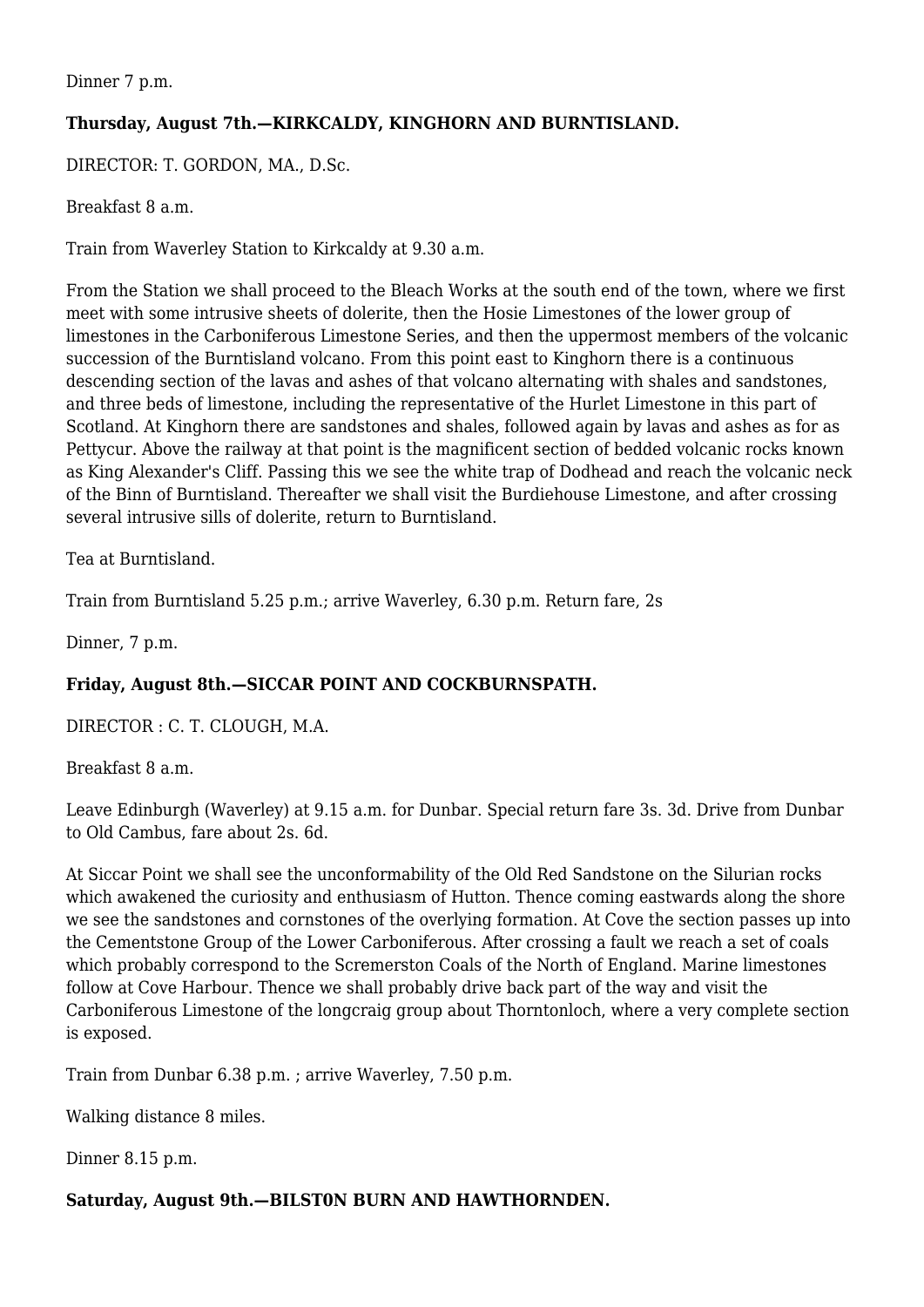DIRECTOR : A. MACCONOCHIE.

Leave Edinburgh, Waverley Station, at 9.38 a.m. Return fare, 9d.

Return from Roslin 6.13 p.m. Fare, Roslin to Loanhead, 3d.

From Roslin we shall walk to the Bilston Burn, where a magnificent section of the Carboniferous rocks on the margin of the Dalkeith Coalfield is exposed in the stream section. The Burn has cut its way through the whole of the Carboniferous Limestone Series including the Edge Coals; it starts on the Calciferous Sandstones and at Polton is flowing over the Millstone Grit. From Polton we shall ascend the very picturesque gorge of the North Esk, showing high cliffs of Millstone Grit (the `Roslin Rock This gorge is post-glacial; and the old course of the river, which is obstructed by boulder-clay, will be pointed out. At Roslin an opportunity will be given to examine the celebrated Chapel and the Castle. Tea at Roslin.

#### **REFERENCES.**

#### **Maps.**

Geological Survey Map of Scotland, Sheet 15, four miles to one inch (1912), Price 2/6. (Shows the whole district to be visited.)

Geological Survey Map of Scotland, Sheet 32, one mile to one inch (1910), Price 2/6. (Contains all the excursions except Burntisland and Cockburnspath.)

Geological Survey Map of Scotland, Sheet 33, one mile to one inch (1910). Price 2/6. (For Dunbar district.)

Geological Survey Map of Scotland, Sheet 40 (Burntisland), and Sheet 34 (Cockburnspath), Handcoloured editions only at 14/9 and 3/6.

#### **MEMOIRS OF THE GEOLOGICAL SURVEY,**

- 1900. The Geology of Central and Western Fife. Mem. Geol. Surv. 5/6.
- 1910. The Geology of East Lothian. Mem. Geol. Surv. 4/6.
- 1910. The Geology of the Neighbourhood of Edinburgh. Mem. Geol. Surv. 7/6.
- 1911. Description of Arthur's Seat Volcano. Mem. Geol. Surv. 6d.
- 1912. The Oil-Shales of the Lothians. Mem. Geol. Surv. 2/6.
- 1913. CADELL, H. M.—The Story of the Forth.

N.B.= The Edinburgh Memoir and Sheet 32 map are by far the most important of the above list.

#### **GENERAL EXCURSION ARRANGEMENTS.**

Whenever SPECIAL FARES are quoted, Members should meet the Excursion Secretary at the booking office at least fifteen minutes before departure of train.

The TIMES OF TRAINS are taken from the current time-table; Members should check them when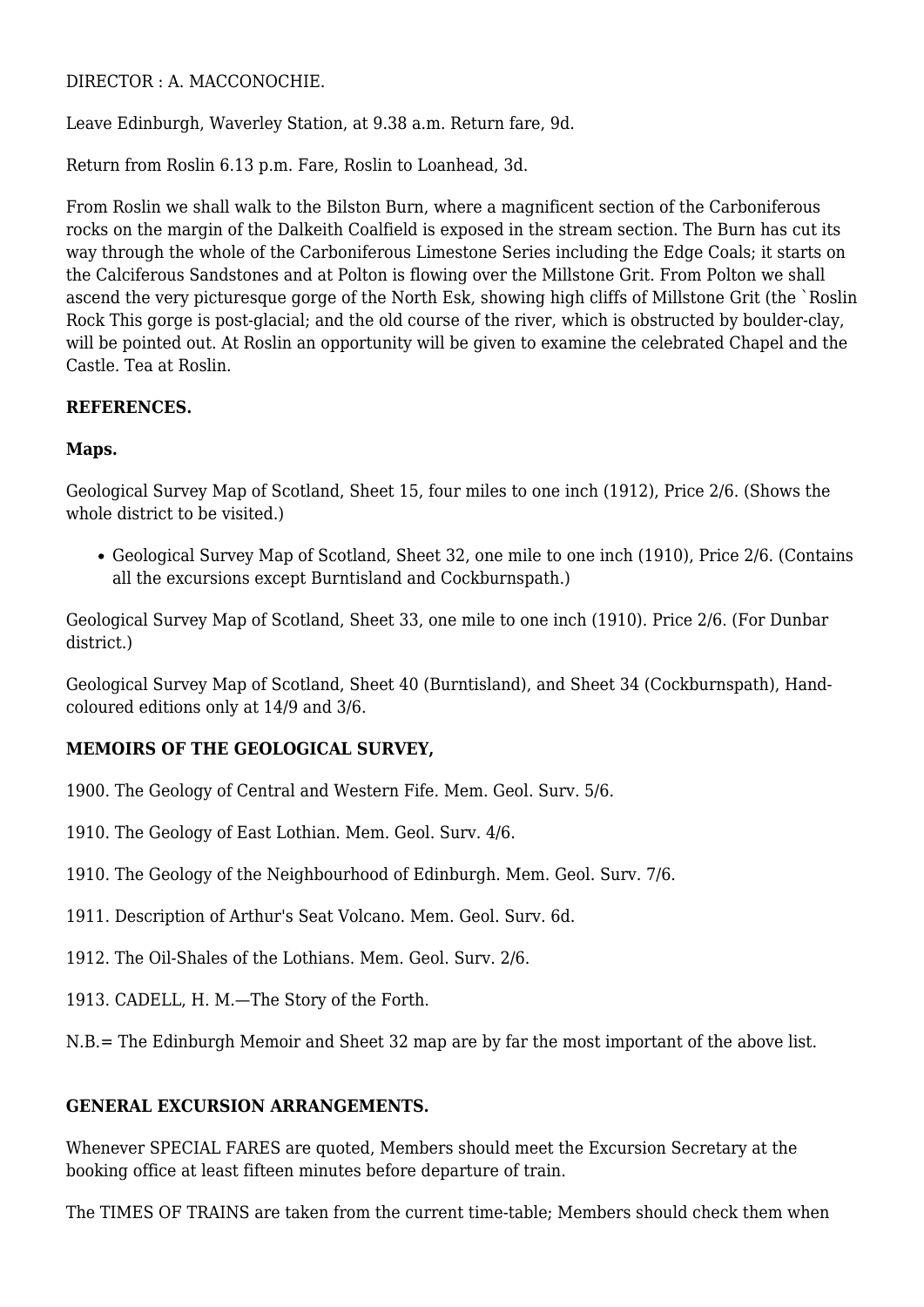the new time-tables are published. In case of alteration the train will be that nearest to the one given.

Members who PROPOSE JOINING EXCURSIONS AFTER DEPARTURE FROM THE RAILWAY STATION IN LONDON must notify their intention to the Excursion Secretary beforehand, if they desire to be included in any arrangements for tea or carriages. In all such cases it is important that an addressed post-card should be enclosed for acknowledgment, and this acknowledgment should be brought on the Excursion for production, should occasion arise.

SPECIAL NOTICE —INDIVIDUAL REDUCED FARES.

The Excursion Secretary has the pleasure to announce that arrangements have now been made whereby members will be able to obtain, for the purpose of attending meetings and excursions of the Association, railway tickets to the place of meeting at the rate of single fare and one third on presentation of a voucher (signed by the Excursion Secretary) to the booking clerk at their local station. The tickets will be available from the day before to the day after the meeting, Sunday being considered a dies non.

GEORGE W. YOUNG, F.G.S.,

Secretary (Excursions),

20, Grange Road, Barnes, S.W.

June 25th, 1913.

# **Images - Long Excursion to Edinburgh. August 1st to 9th, 1913. From: M S Johnston geological photographs. GA 'Carreck Archive'.**



Edinburgh 1913 [Group photograph] [Long Excursion to Edinburgh August 1st to 9th, 1913.]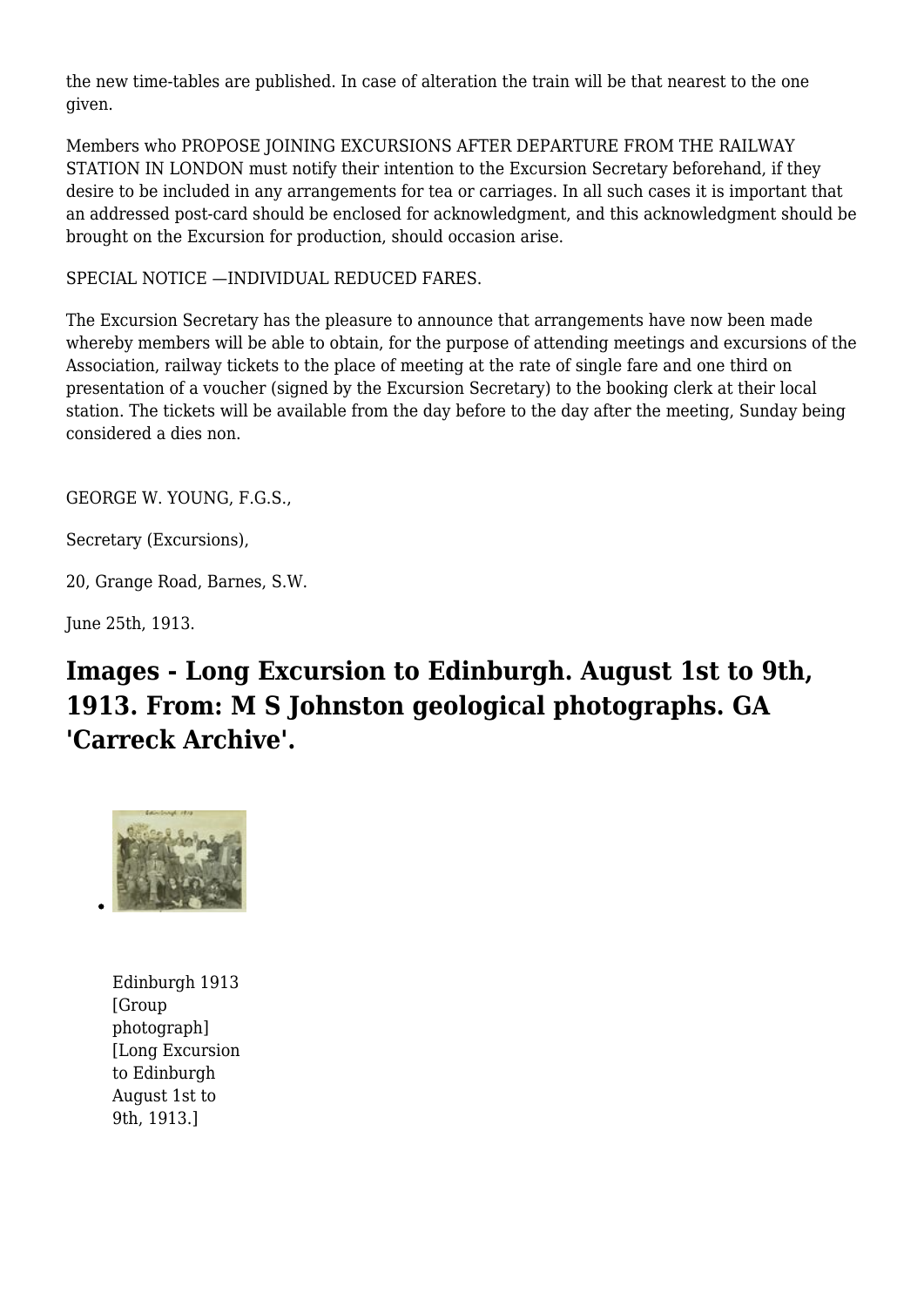

Signatures of attendees of the excursion.



GA Party at Penicuik, Scotland. 5th. August 1913.

Retrieved from

'[http://earthwise.bgs.ac.uk/index.php?title=Long\\_excursion\\_to\\_Edinburgh.\\_August\\_1st\\_to\\_9th,\\_1913](http://earthwise.bgs.ac.uk/index.php?title=Long_excursion_to_Edinburgh._August_1st_to_9th,_1913_-_Geologists’_Association_excursion&oldid=55258) [\\_-\\_Geologists'\\_Association\\_excursion&oldid=55258'](http://earthwise.bgs.ac.uk/index.php?title=Long_excursion_to_Edinburgh._August_1st_to_9th,_1913_-_Geologists’_Association_excursion&oldid=55258) [Category](http://earthwise.bgs.ac.uk/index.php/Special:Categories):

[Geologists' Association excursions](http://earthwise.bgs.ac.uk/index.php/Category:Geologists%27_Association_excursions)

# **Navigation menu**

# **Personal tools**

- Not logged in
- [Talk](http://earthwise.bgs.ac.uk/index.php/Special:MyTalk)
- [Contributions](http://earthwise.bgs.ac.uk/index.php/Special:MyContributions)
- [Log in](http://earthwise.bgs.ac.uk/index.php?title=Special:UserLogin&returnto=Long+excursion+to+Edinburgh.+August+1st+to+9th%2C+1913+-+Geologists%E2%80%99+Association+excursion&returntoquery=action%3Dmpdf)
- [Request account](http://earthwise.bgs.ac.uk/index.php/Special:RequestAccount)

### **Namespaces**

- [Page](http://earthwise.bgs.ac.uk/index.php/Long_excursion_to_Edinburgh._August_1st_to_9th,_1913_-_Geologists%E2%80%99_Association_excursion)
- [Discussion](http://earthwise.bgs.ac.uk/index.php?title=Talk:Long_excursion_to_Edinburgh._August_1st_to_9th,_1913_-_Geologists%E2%80%99_Association_excursion&action=edit&redlink=1)

 $\Box$